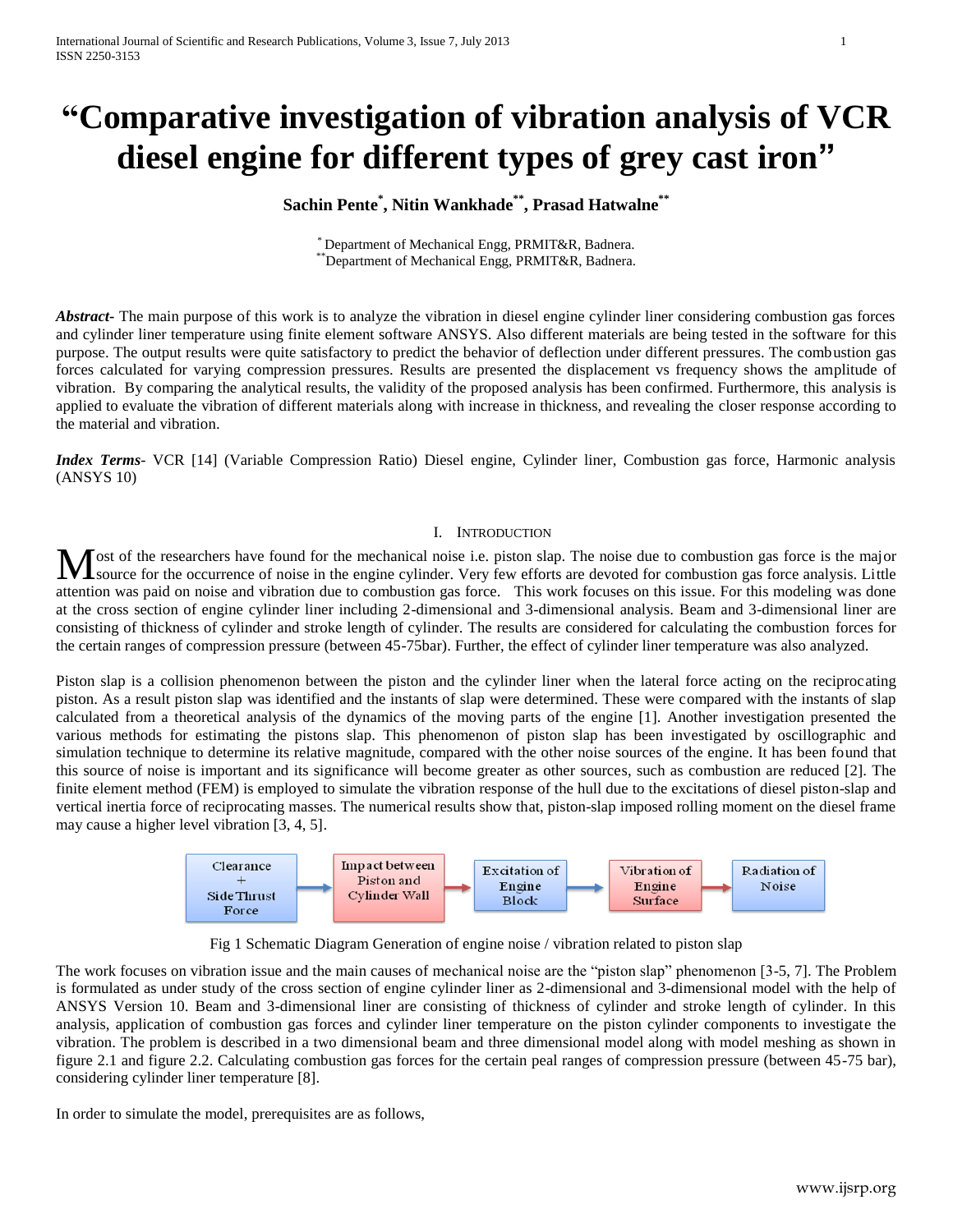- $\Box$  Geometry: Cross section of engine cylinder as a 2-D and 3-D model with the help of ANSYS.
- $\Box$  Boundary Conditions: By fixing left side of model as all DOF zero and fixing the right side of model as UX as zero.
- $\Box$  Mesh: Mapped (3-4 sided).
- □ Force Analysis: Combustion gas forces applied at TDC position only.
- □ Parameters: Analysis was done from nodal solution and graph.
- $\Box$  Analysis Method: Harmonic Analysis

For the geometry analysis the work includes single cylinder, four stroke, and VCR (Variable Compression Ratio) Diesel engine.

#### II. METHODOLOGY.

- 1) An overview is given based on a literature survey of general theory for the vibration phenomenon.
- 2) The system is modelled using ANSYS Version 10 software to create needed geometry, and carry out simulations.
- 3) The problem is described in a two dimensional beam and three dimensional model.
- 4) Calculating combustion gas forces for the certain peal ranges of compression pressure (between 45-75 bar).
- 5) Considering cylinder liner temperature [11.]



Fig. 2: Figure showing the application Combustion Gas Forces in 2-Dimensional Beam after Meshing

#### III. PISTON FORCE CALCULATION FOR GASES.

Calculation of gas forces were carried out to define the compression pressure during combustion in an engine. Following are the calculations performed for featured analysis of vibration due to combustion gas force.

Force acting due to gas pressure on piston

Force =  $P * \pi / 4 * dp2$  [12]

Where,  $P =$ Compression Pressure

dp = Piston Diameter.

| Sr. No. | <b>Pressures</b> | Force acting due to gas pressure |  |
|---------|------------------|----------------------------------|--|
|         |                  | on piston                        |  |
|         | 45 bar           | 27022.32 N                       |  |
| 2.      | 50 bar           | 30024.8 N                        |  |
| 3.      | 55 bar           | 33027.28 N                       |  |
|         | 60 bar           | 36029.77 N                       |  |
| 5.      | 65 bar           | 39032.25 N                       |  |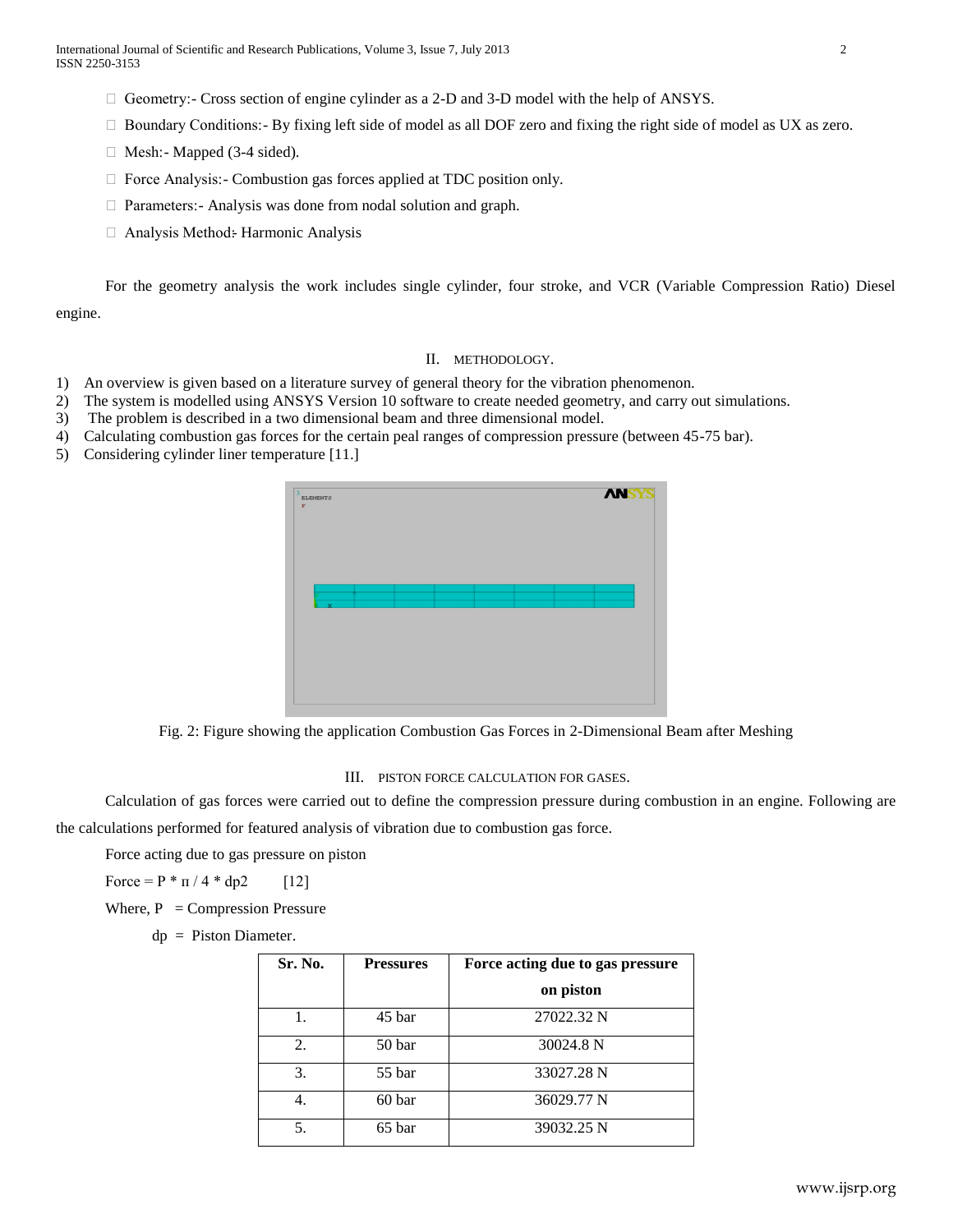| o.  | 70 bar | 42034.73 N |
|-----|--------|------------|
| . . | 75 bar | 45037.20 N |

Table 1: Calculated combustion gas forces for different compression pressure.

#### IV. MODELING AND SIMULATION.

Simulation technique can never be complete replacement for an experimental testing. But they can provide a useful service in that the effect of parameter changes may readily be expressed without resource cutting metal, leaving experiment to confirmatory role. Experiment must also provide the evidence needed to validate the mathematical model in first instance. Since, vibration characteristic can be found with empirical relations it is also helpful to get the point load that impact on the side of the cylinder, data was taken from books, which were used to run the program.

The studied system representing an I.C. combustion engine is modeled as a cylinder liner which is consisting of cylinder thickness and stroke length. Simulation with the finite element software ANSYS lends to the integration to the piston and cylinder liner.

| <b>Material name</b> |        | <b>Modulus of</b> | Poison's ratio | <b>Density</b> |
|----------------------|--------|-------------------|----------------|----------------|
|                      |        | elasticity        |                |                |
| Grey cast iron       | FG 150 | 100800            | 0.26           | 7050           |
|                      | FG 400 | 146100            | 0.26           | 7300           |

Table 2 Properties of Material [13]







Fig5: Nodal solution for 75 bar compression pressure(FG 150)



Fig4: Graph for 75bar pressure (FG 400)

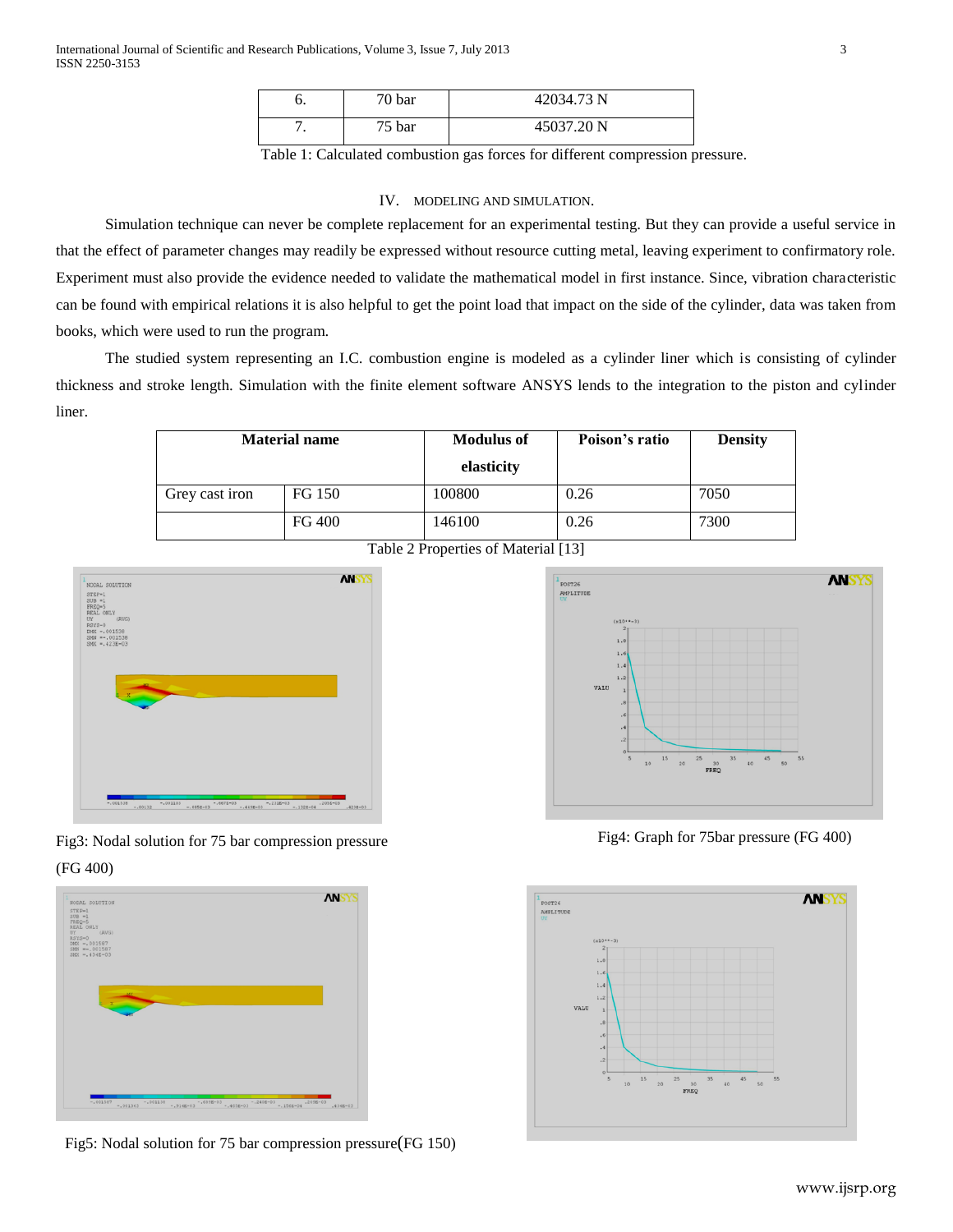#### Fig6:Graph for 75bar pressure (FG 150)

## V. RESULT AND DISCUSSION.

This elaborates the results obtained after the analysis which includes different materials along with the directions. After applying gas forces to 2-dimensional and 3-dimensional cylinder liner, we get some results. In this chapter we discuss the node number at which we get the deflection due to each compression pressure for each material.

In following table, at node 22, the 2-dimensional beam deflects in Y direction due to combustion gas force.

| <b>Compression pressure</b> | FG 150           | <b>FG 400</b><br>(Grey cast iron) |  |
|-----------------------------|------------------|-----------------------------------|--|
| / Property                  | (Grey cast iron) |                                   |  |
| 45 <sub>bar</sub>           | $0.95242E-03$    | $0.92293E-03$                     |  |
| 50bar                       | 0.10583E-02      | $0.10255E-02$                     |  |
| 55bar                       | $0.11641E-02$    | 0.11280E-02                       |  |
| 60bar                       | $0.12699E-02$    | $0.12306E-02$                     |  |
| 65 <sub>bar</sub>           | 0.13757E-02      | 0.13331E-02                       |  |
| 70bar                       | 0.14815E-02      | 0.14357E-02                       |  |
| 75bar                       | 0.15874E-02      | 0.15382E-02                       |  |

Table 3: Nodes at which 2-Dimensional beam Deflects in Y direction



Fig.7: Graph showing the deflection of FG 150 (Grey Cast Iron) material (for 2-D)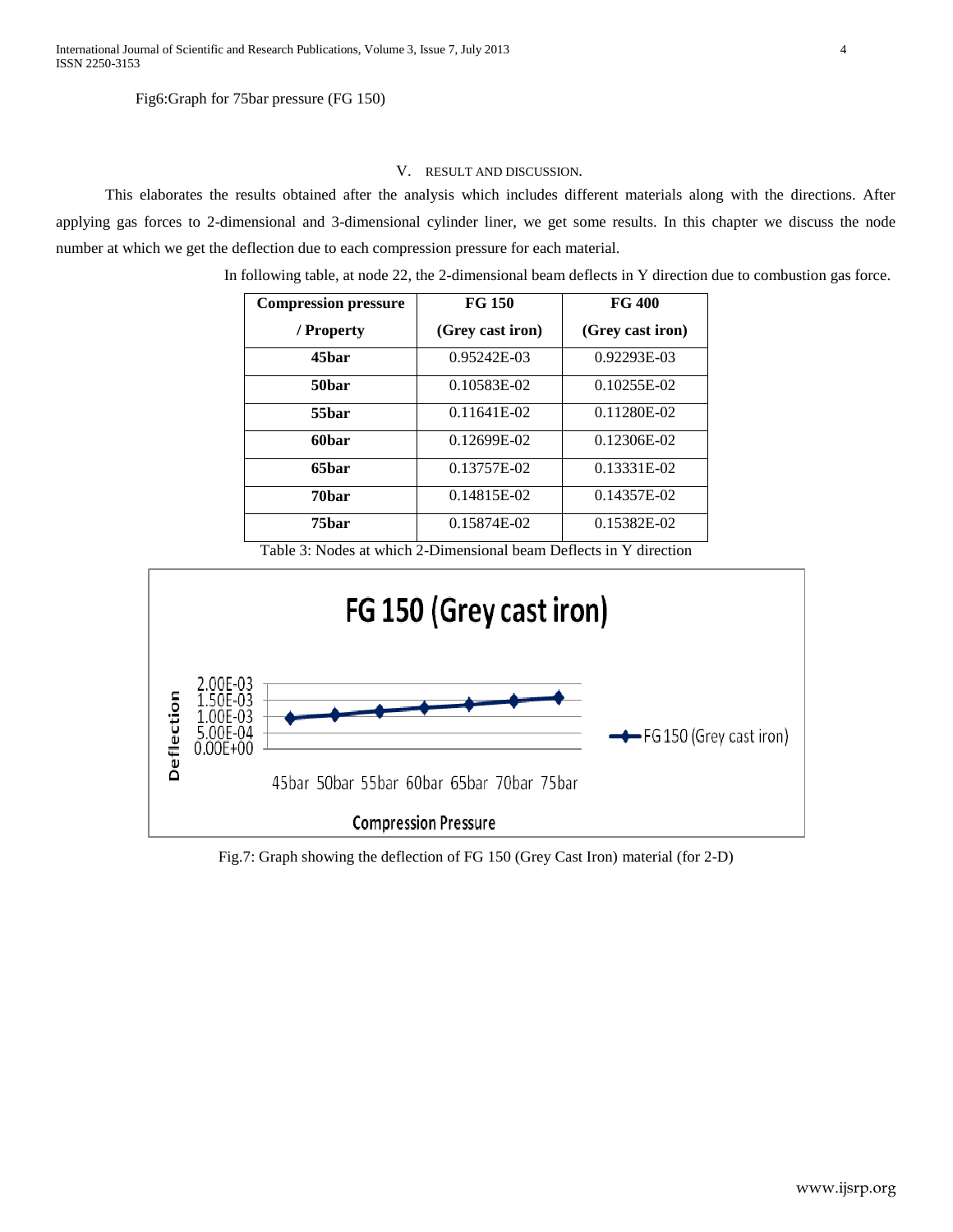

Fig.8: Graph showing the deflection of FG 400 (Grey Cast Iron) material (for 2-D)



Fig.9: Compression Pressure vs. Deflection for all properties of materials for 2D From above Graph (Fig 9) deflection of FG 150 is little more than that of FG 400 for 2D.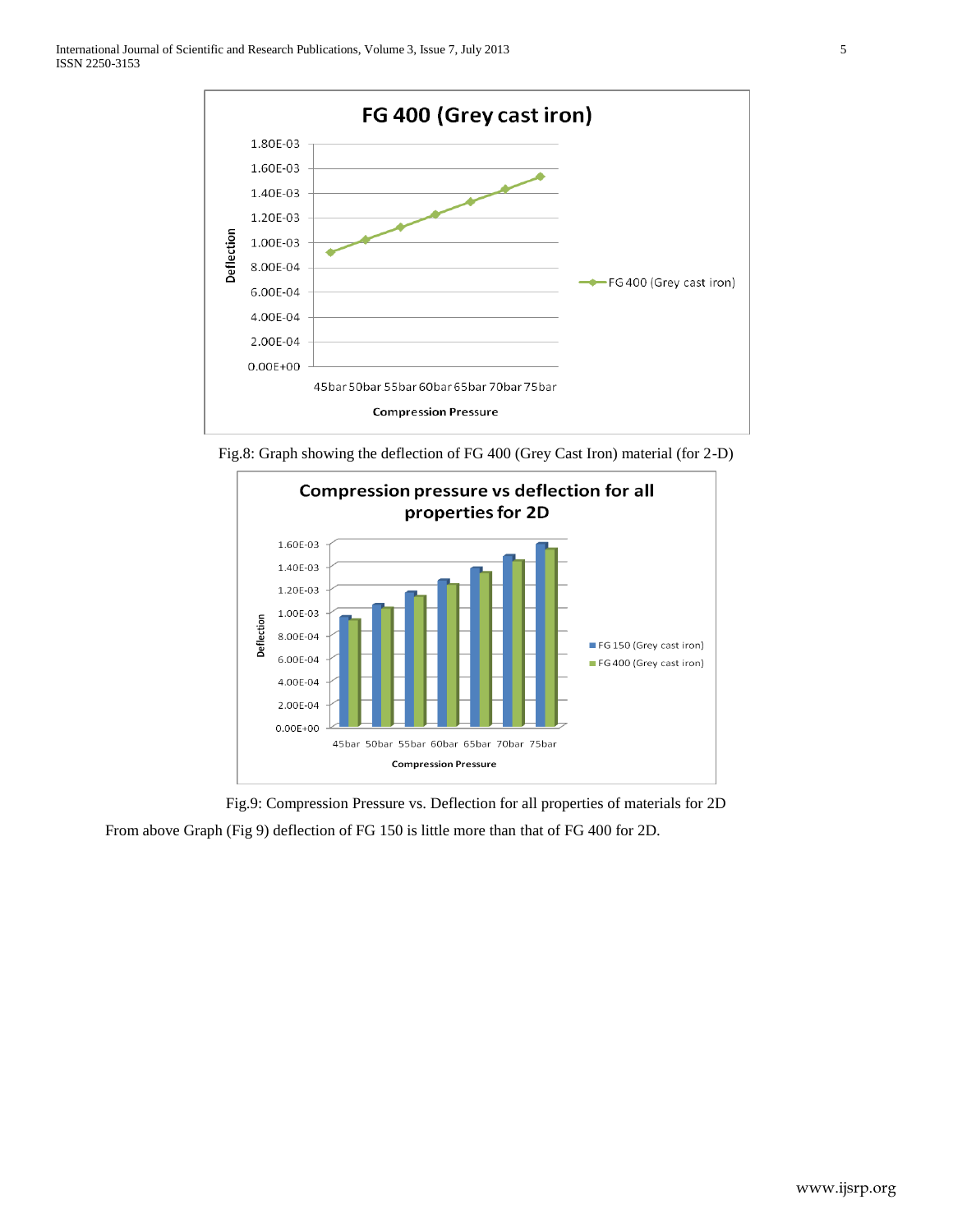

Fig.10: Compression Pressure vs. Deflection in Y-direction for all properties of materials for 3D.

3D

From above graph it is seen that, for grey cast iron material, at 45bar pressure the minimum value of deflection for the material FG 260. And the maximum values of deflection at 75 bar pressure for the material FG 400..



Fig.11: Compression pressure vs. Deflection for all properties of materials in Z-direction for 3D. From above graph it is seen that, the minimum value of deflection at 45 bar pressure for the FG 150 material

# VI. CONCLUSION

In this paper, vibration analysis was carried out for 2-D and 3-D model along with different direction for different materials and nodes. In the analysis it is observed that 2-dimensional beam deflects least for FG 400 in Y-direction.